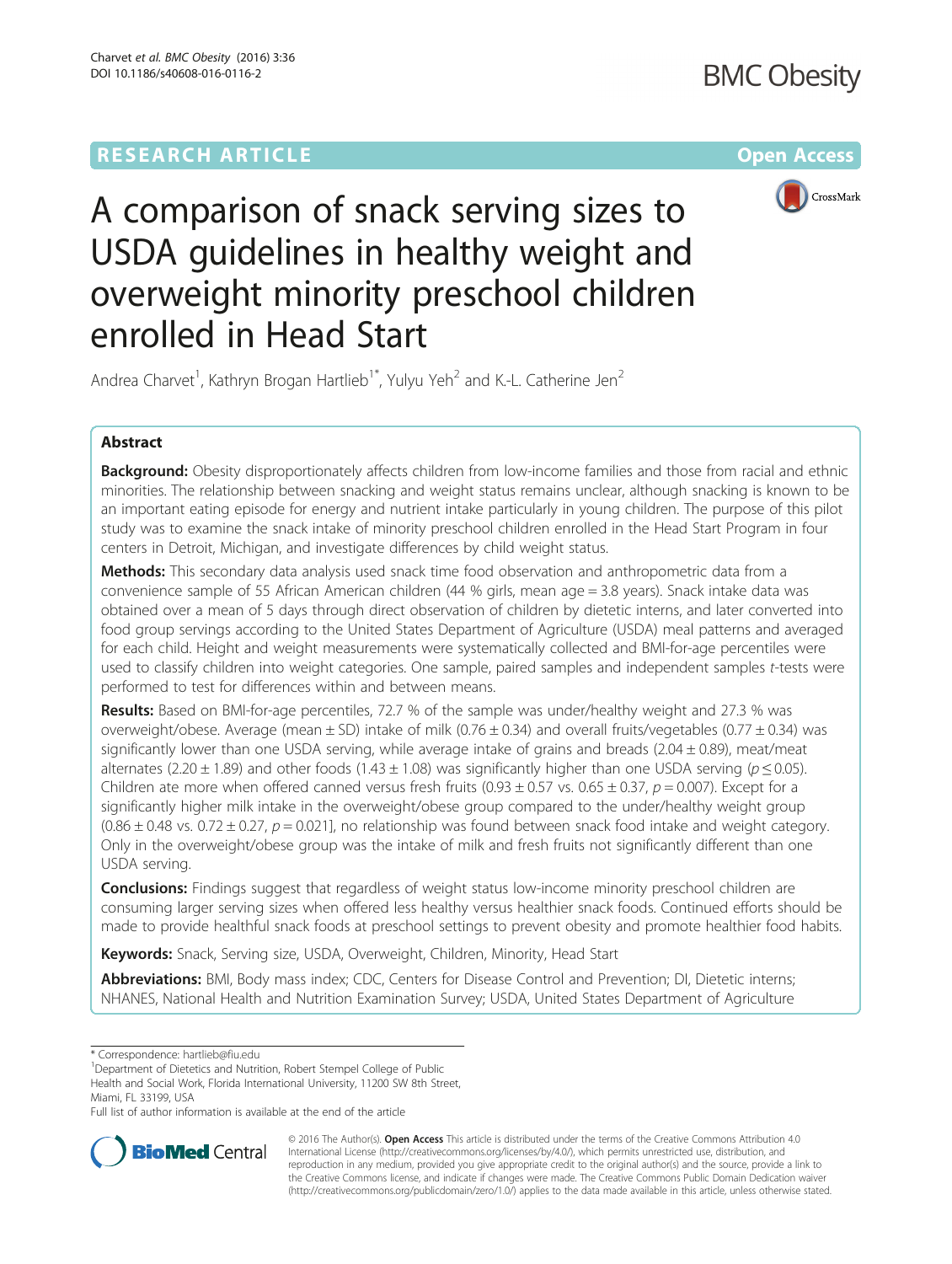# Background

The incidence of childhood obesity increased dramatically in the past 30 years, and has become a major concern in children's health outcomes. Data from the 2011–2012 National Health and Nutrition Examination Survey (NHANES) show that 22.8 % of all children ages 2 to 5 years old are overweight or obese [\[1\]](#page-6-0). Despite a leveling off or slight decrease in childhood obesity rates in some populations  $[1-3]$  $[1-3]$  $[1-3]$  $[1-3]$  $[1-3]$ , the obesity rates remain high particularly among children from low-income families and those from racial and ethnic minorities. Among African American children aged 2–5 years, despite a decrease in combined overweight and obesity rates between 2007–2008 and 2011–2012, obesity alone rates remained unchanged at approximately 11.4 % [[1,](#page-6-0) [4\]](#page-7-0).

Childhood obesity has serious psychosocial and physical consequences. Overweight and obese children are more likely to become targets of discrimination, which can lead to depression [\[5](#page-7-0), [6\]](#page-7-0). Overweight or obese children have a significantly higher risk of becoming overweight or obese adults when compared to healthy weight children [\[7](#page-7-0)–[9\]](#page-7-0). Obesity is a risk factor for many chronic diseases, including diabetes, coronary heart disease, dyslipidemias, asthma, certain cancers, and arthritis [[10](#page-7-0)–[12](#page-7-0)]. Preschool children from minority families are at a higher risk for elevated cardiovascular disease biomarkers [\[13\]](#page-7-0). For example, Brogan et al. reported that at least 40 % of 3–5 year-old children in a sample composed of 92.5 % African Americans presented borderline or high-risk levels of high-density lipoprotein and triglycerides [\[14](#page-7-0)]. Obesity in childhood also generates a large economic burden. Children who are diagnosed with obesity have significantly higher healthcare costs when compared to healthy weight children [\[15](#page-7-0)]. Furthermore, if obesity and overweight prevalence in the U.S. population continues to increase at current rates, the total healthcare costs are estimated to more than double during each subsequent decade [[16](#page-7-0)]. The high incidence and serious consequence of childhood obesity at an early age, especially among minorities, highlights the importance of strategies targeting a healthy weight on minority groups in the preschool years.

While the causes of obesity include environmental and individual factors [\[2](#page-7-0)], this paper will focus on snacking, which is likely to play an important role in the development of overweight and obesity [[17, 18\]](#page-7-0). Snacks can serve as a potential way to introduce new foods and to offer nutrients not consumed at other meals. Snacking has been defined in different ways [\[19](#page-7-0)]. Given the range of definitions, for the purpose of this study a snack was defined as a meal served between lunch and dismissal from childcare at Head Start centers.

Healthy snacking between the three main meals has been suggested as a way to improve the quality of the food intake in children even though the relationship between snacking behaviors and weight status in children remains unclear [[20](#page-7-0), [21\]](#page-7-0). A literature review by Larson and Story addressing the implications of snacking on weight status found mixed results, the majority of crosssectional and longitudinal studies either found no relationship between snacking behavior and weight status or found that children consuming snacks between meals were less likely to be obese [[21\]](#page-7-0). Maffeis and colleagues assessed snack intake in 8- to 10-year old children and its relationship to body size and reported that obese and overweight children are not eating significantly more snacks than normal weight children, but are eating significantly more energy dense snacks, with a preference to those with a salty taste [\[20](#page-7-0)].

Findings from a study by Evans et al. suggest that the number of snacks is positively associated with a better diet quality as evidenced by an increased Healthy Eating Index (HEI) 2005 score in elementary school-age children [\[22](#page-7-0)]. Snacking frequency and the contribution of energy from snacks to total daily energy intake has been increasing over the years. Cross et al. evaluated snacking patterns among adults and children in the U.S. and reported that 92.6 % of elementary school aged children snacked once a day or more [[23\]](#page-7-0). Between the years of 1977 and 1996 the percent of preschool aged children snacking at least once every day increased from 79 to 94 %, and the mean number of snacks per day increased significantly from 1.73 to 2.29, with the proportion of energy from snacks increasing from 19 to 24 % [\[24\]](#page-7-0). New data from the United States Department of Agriculture (USDA) reports that in 2011–2012 snacks contributed to approximately 30 % of total daily energy intake in preschool aged children [[25](#page-7-0)]. Given the high prevalence of snacking among young children and its potential impact on diet quality, snacking behaviors continue to be an important area of study.

Children ages six and younger spend, on average, 25 h per week in child-care settings, with approximately two out of three preschool-aged children being enrolled in some type of non-parental childcare program [\[26](#page-7-0)]. It has been suggested that childcare experiences may have a significant influence on eating habits, and consequently on weight status in childhood [[27\]](#page-7-0). Head Start is a Federal program that provides preschool services in center-based settings for low-income children between the ages of 0 and 5 years [[28](#page-7-0)], therefore it was a good setting for examining snacking in low-income minority children.

Understanding differences in snacking based on weight status may provide valuable data for obesity prevention interventions. The purpose of this pilot study was two-fold, first to examine snack intake of minority preschool children enrolled in the Head Start Program in four centers in Detroit, Michigan, in relationship to USDA serving size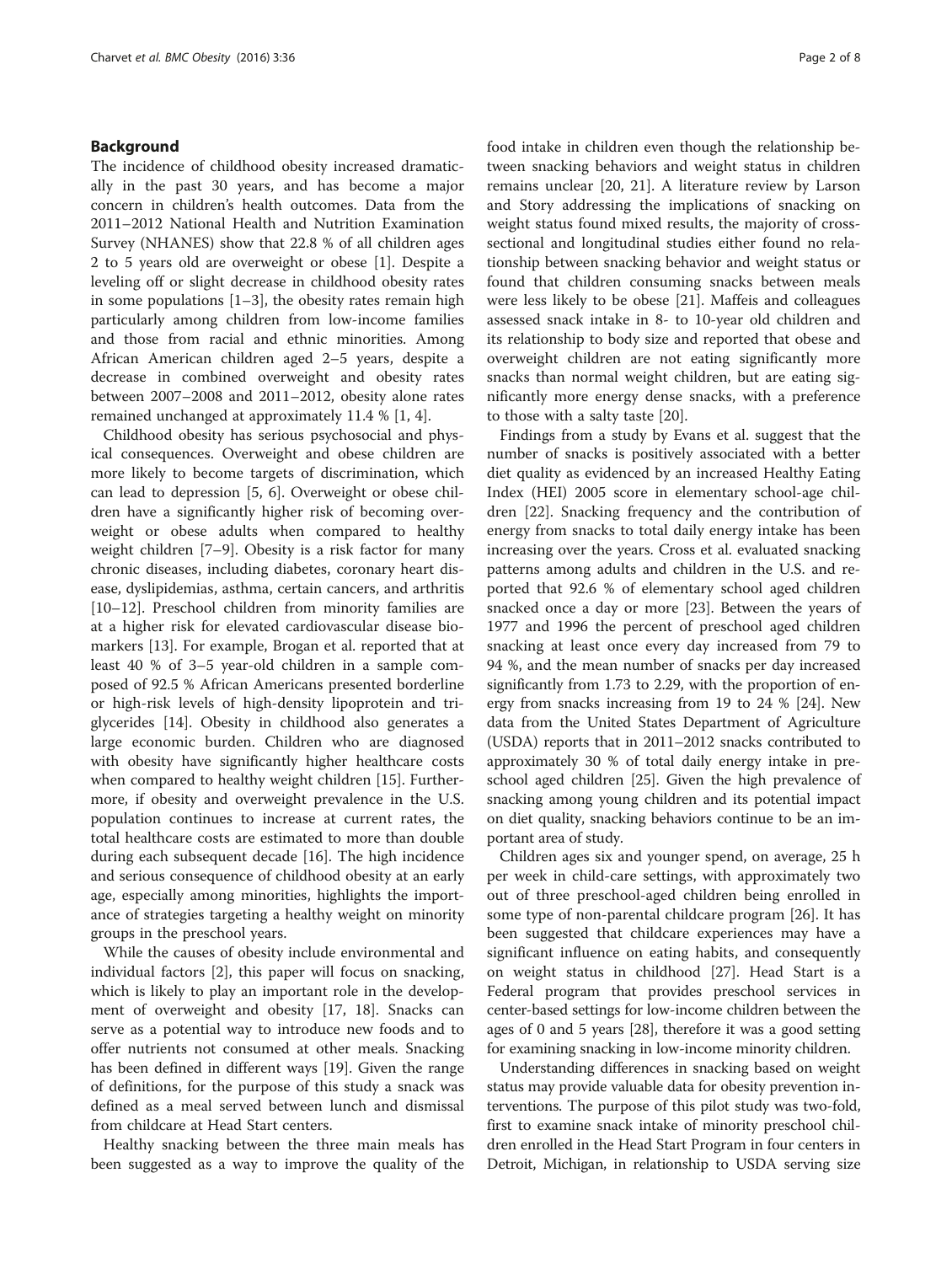guidelines for reimbursable snacks; and second, to investigate differences in snacking by child weight status. It was hypothesized that snack intake would be significantly different between children who are underweight and healthy weight and children who are overweight and obese.

# Methods

# Setting and participants

This secondary data analysis used de-identified snack time food observation and anthropometric data collected at baseline from the intervention study "Healthy Kids Healthy Lives" [\[29](#page-7-0)], during the fall of 2008. The Wayne State University Institutional Review Board approved the original study protocol and written informed consent was obtained from all caregivers. The study was conducted through a Head Start system with 15 sites in the city of Detroit, Michigan.

A convenience sample of 60 African American children aged 3 to 5 years were recruited from four of the Head Start sites. To be included in the study children were eligible to participate in the Head Start program, which include meeting federal poverty guidelines to evaluate family income, as well as consenting to participate and having attended preschool on food observation days. Children with special needs were excluded from study enrollment as this may impact their snack intake and body weight. The Institutional Review Board at Florida International University approved the current study.

## Snack intake

Snack intake was obtained from the children through direct observation by dietetic interns (DI) twice per week during their community nutrition internship rotation, between October 14th and December 12th, 2008. Attendance of children to the Head Start center is variable. Snack intake observation was recorded for all children present the days the DI's were at the centers.

Meals served at the Head Start centers are familystyle, meaning children select their own portions and serve themselves [[30\]](#page-7-0). Prior to completing the food observations, the DIs reviewed visual portion size materials. Groups of 3 to 8 children sat in semicircular tables with a Head Start teacher leading the family-style snack period. The DIs sat in an unobtrusive location during the snacking episodes at the Head Start sites and recorded on paper the amount of each snack food the child consumed. Portions consumed were determined by visual estimates of volume since weighting foods was not feasible at the sites.

Head Start centers provide meals and snacks free of charge. In order for the centers to receive reimbursement from the U.S. government, they are required to follow certain guidelines established by the USDA for the meals they serve. These guidelines require that meals and snacks include a minimum number of age-appropriate servings from 4 food groups: milk, fruits and vegetables, grains and breads, and meat and meat alternates. A reimbursable snack must include at least two of the four groups [[31](#page-7-0)]. Table [1](#page-3-0) provides a summary of the food groups and serving sizes per USDA regulations for children ages 3 through 5 years, along with examples of snack foods served across the four Head Start centers observed for this study. Because the snack foods served at the four observed centers were similar, they are grouped together when reported.

Certain food items do not meet the requirement for any of the four food groups, but may still be used. The USDA Food Buying Guide for Child Nutrition Programs uses the term "other foods" and includes such items since they are frequently used as condiments and seasonings, to round out the meal, to improve acceptability, and to satisfy children's appetites [[32\]](#page-7-0). Other foods served at the Head Start sites included items such as cream cheese, cheese dip, and ice cream.

# Anthropometric measurements

Weight and height measurements were collected from all participating children before beginning the study. Trained graduate student data collectors weighed children without coats and shoes using a portable digital scale (Tanita Model BC551). Two measures were obtained from each child. If the two readings were within 0.1 kg, an average was taken and used as the body weight. If the two readings differed by more than 0.1 kg, a third reading was taken and readings were averaged. Heights were obtained using a portable stadiometer (Seca 214, Seca North America East, Hanover, MD). Two measurements without shoes were recorded. If the two readings were within 0.2 cm of each other the readings were averaged and recorded. If the difference was more than 0.2 cm, a third measurement was taken before averaging. Weight and height measurements were used to calculate body mass index (BMI). BMI-for-age percentiles were used to categorize the child as underweight (<5 %), healthy weight (5–84.9 %), overweight  $(85–94.9 \%)$  and obese ( $\geq$ 95 %), following the Centers for Disease Control and Prevention (CDC) guidelines for BMI-for-age weight status categories [[33](#page-7-0)]. Details on the method of calculating BMI and its expression as BMI-forage percentiles can be found on the CDC website [[33](#page-7-0)].

# Data analysis

For the purpose of this study, snack intake was converted into food group servings based on the USDA meal patterns as the minimum amount of food that can be served to comply with the licensing standards for adequate nutrition for children between 3 and 5 years of age [[34](#page-7-0)]. To assist in determining serving sizes for foods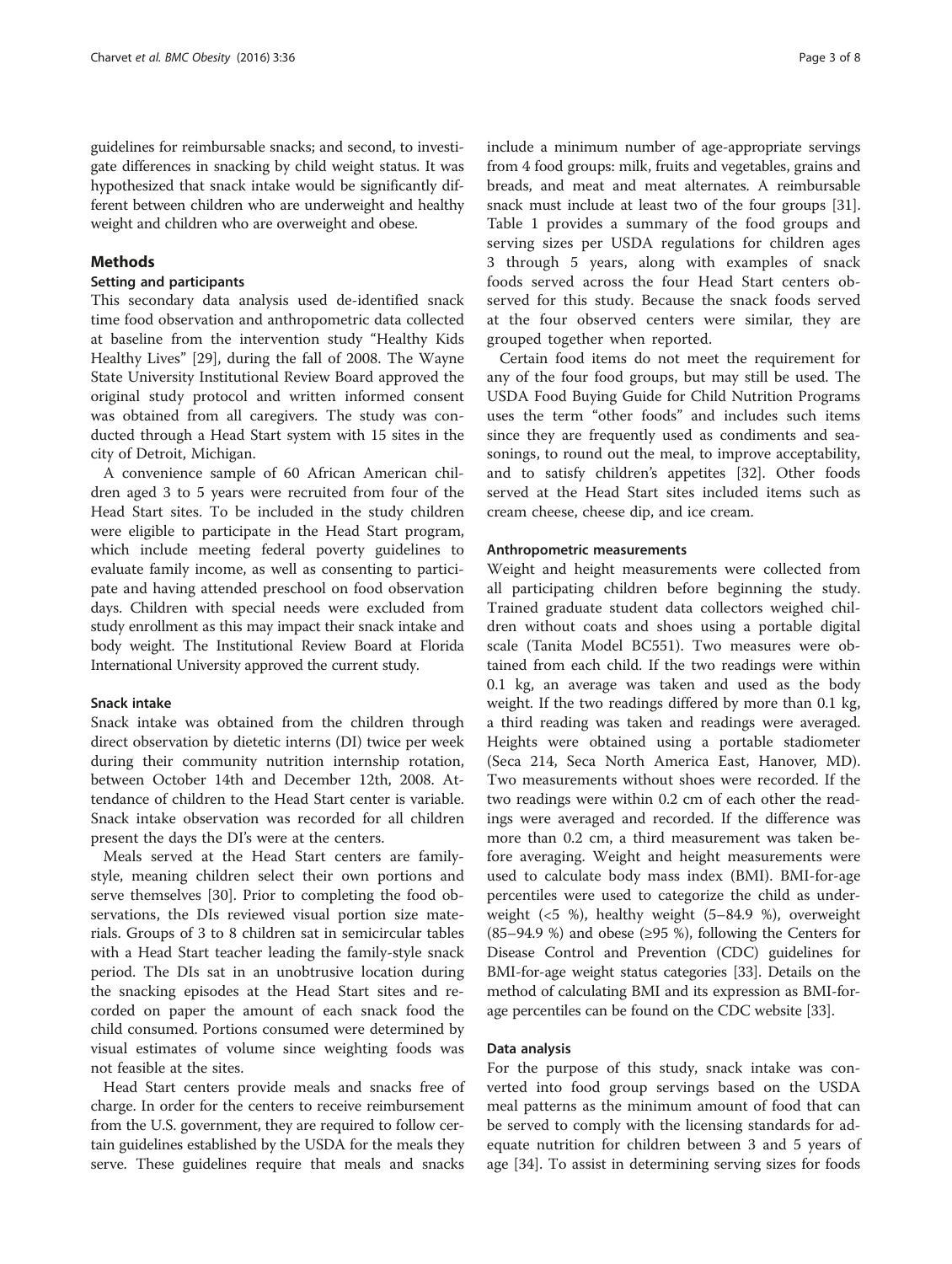| Food group                              | Minimum serving size | Examples of snacks served at the Head Start centers                                                                                             |  |  |  |
|-----------------------------------------|----------------------|-------------------------------------------------------------------------------------------------------------------------------------------------|--|--|--|
| Milk                                    |                      |                                                                                                                                                 |  |  |  |
| Fluid milk                              | $1/2$ cupb           | 2 % reduced fat milk                                                                                                                            |  |  |  |
| Vegetables/Fruits                       |                      |                                                                                                                                                 |  |  |  |
| Full strength juice or                  | $1/2$ cup            | Orange slices, grapes, applesauce, canned pineapple, fruit cocktail,                                                                            |  |  |  |
| Fruit and/or vegetable                  | $1/2$ cup            | banana, canned peaches, carrots                                                                                                                 |  |  |  |
| Grains/Bread <sup>c</sup>               |                      |                                                                                                                                                 |  |  |  |
| Bread or                                | 1/2 slice            | Pumpkin bread, whole-wheat bagel, raisin bran muffin, blueberry muffin,                                                                         |  |  |  |
| Cornbread, biscuits, rolls, muffins or  | 1/2 serving          | oatmeal cookie, peanut butter cookie, whole-wheat crackers, animal<br>crackers, Rice Krispies, Honey Nut Cheerios, Raisin Bran, cupcake, yellow |  |  |  |
| Cold dry cereal or                      | $1/4$ cup            | cake, tortilla chips                                                                                                                            |  |  |  |
| Hot cooked cereal or                    | $1/4$ cup            |                                                                                                                                                 |  |  |  |
| Cooked pasta or noodles or grains       | $1/4$ cup            |                                                                                                                                                 |  |  |  |
| Meat/Meat Alternate                     |                      |                                                                                                                                                 |  |  |  |
| Meat or poultry or fish <sup>d</sup> or | $1/2$ oz             | Sliced turkey, turkey and beans chili, cheddar cheese, cottage cheese,                                                                          |  |  |  |
| Alternate protein product or            | $1/2$ oz             | scrambled eggs, peanut butter, Light & Fit yogurt, vanilla yogurt,<br>strawberry yogurt                                                         |  |  |  |
| Cheese or                               | $1/2$ oz             |                                                                                                                                                 |  |  |  |
| $Egge$ or                               | $1/2$ egg            |                                                                                                                                                 |  |  |  |
| Cooked dry beans or peas or             | $1/8$ cup            |                                                                                                                                                 |  |  |  |
| Peanut or other nut or seed butter or   | 1 Tbsp.              |                                                                                                                                                 |  |  |  |
| Nuts and/or seeds or                    | $1/2$ oz             |                                                                                                                                                 |  |  |  |
| Yogurt <sup>t</sup>                     | 2 oz or $1/4$ cup    |                                                                                                                                                 |  |  |  |

<span id="page-3-0"></span>Table 1 USDA reimbursable snack pattern for child care<sup>a</sup>, ages 3–5, with examples of snacks served

<sup>a</sup>Adapted from the U.S. Department of Agriculture (USDA), Food and Nutrition Service (FNS). Federal regulations, part 226-Child and Adult Care Food Program [[33](#page-7-0)] backing the U.S. Department of Agriculture (USDA), Food and <sup>b</sup>A cup means a standard measuring cup

EBreads and grains must be made from whole-grain or enriched meal or flour. Cereal must be whole-grain or enriched or fortified

<sup>d</sup>A serving consists of the edible portion of cooked lean meat or poultry or fish

eOne-half egg meets the required minimum amount (1 oz or less) of meat alternate

f Yogurt may be plain or flavored, unsweetened or sweetened

not included on the USDA meal patterns the authors contacted the U.S. Department of Agriculture Food and Nutrition Services and the Bureau of Child Care Food Program. Per recommendations the USDA Food Buying Guide for Child Nutrition Programs was used [[32\]](#page-7-0). Food groups included milk, fruits and vegetables, grains and breads, meat and meat alternates, and other foods.

In order to explore snack food intake quality, food groups were further categorized by their healthfulness. The fruits and vegetables food group was subdivided into fresh fruits and canned fruits as indicated by the measurement. In the instances that fresh vs. canned fruit was not specified by the DI (66 % of fruit intake records) pineapple, pears, peaches and apricots were assigned canned fruit, while bananas, apples, grapes and oranges were assigned fresh fruit. The grains and bread food group was subdivided into low sugar/low fat grains and breads and high sugar/high fat grains and breads. Low sugar/low fat grains and breads included breakfast cereal, wheat crackers, wheat bagels, and whole wheat breads. High sugar/high fat grains and breads included cookies, graham and animal crackers, cupcakes and cakes. Though this study did not measure nutrient

quality, it can be assumed that fresh fruits and low sugar/low fat grains and breads tend to be healthier than canned fruits and high sugar/high fat grains and breads.

Average snack intake for each food component was calculated per individual. For each child, an absent day was not included in the data analysis. Meanwhile, a day the child was present at the Head Start center but did not consume a certain food component that was offered, intake was computed as "zero" and that day was counted for data analysis.

BMI categories were grouped into dichotomized variables to allow for comparisons by weight status. Children who were underweight and healthy weight were grouped into a variable labeled underweight/healthy weight and children who were overweight and obese were grouped into a variable labeled overweight/obese.

Data was entered into the computer and analyzed using the Statistical Package for Social Sciences version 21 software (SPSS, IBM Corp, Armonk, NY). A significance level of 5 % was used on all statistical tests performed. One sample t-tests were conducted to test for differences comparing to USDA serving sizes. Paired samples *t*-tests were conducted to test for differences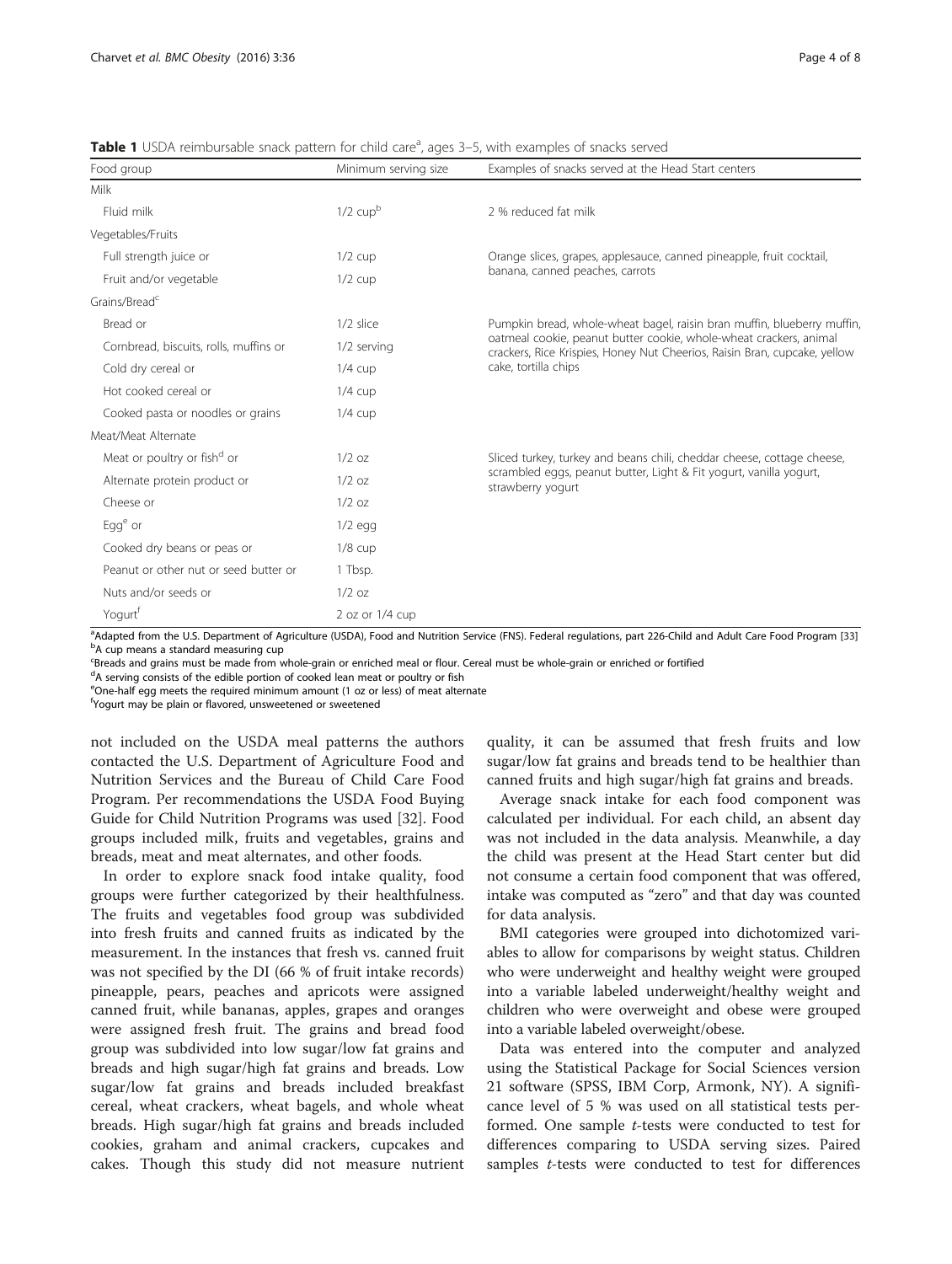within fresh fruits and canned fruits, and low sugar/low fat grains and breads and high sugar/high fat grains and breads. To test for equality of means for intake of each food component by weight category, independent samples t-tests were performed.

# Results

### **Demographics**

From the 60 children recruited, a total of 55 African American children enrolled in the Head Start program were included in the study. Two children enrolled were excluded from the study due to missing anthropometric data, and three enrolled children were excluded due to missing snack intake data for the days they were present at the Head Start center. Study participants had a mean age of 46 months  $(3.8 \text{ years}) \pm 7.95$ , with 31 boys  $(56 \text{ %})$ and 24 girls (44 %). According to the BMI-for-age percentiles five children were underweight (9.1 %), 35 were at healthy weight (63.6 %), seven were overweight (12.7 %), and eight were obese (14.5 %). When weight categories were grouped, 72.7 % ( $n = 40$ ) children were underweight/healthy weight, and 27.3 %  $(n = 15)$  were overweight/obese.

# Snack quantity and quality

Snack time observation data recorded for the days each child was present at the Head Start site varied from 1 to 18 days of data record, because of children's variability in attendance. On average a child was present for 5 days (median =  $4$  days, SD = 3.90). Milk (2 %) was the only food group offered daily. Fruits or vegetables were offered 13 out of 18 days (fresh fruits 5 days, canned fruits 8 days, vegetables 1 day, offered together with a fruit), grains and breads offered 11 days (low sugar/low fat 6 days, high sugar/high fat 5 days), meat and meat alternates 5 days and other foods were offered three out of the 18 days.

Table 2 reports the children's mean snack intake of each food group compared to one USDA serving. The mean snack intake of the milk and the fruits and vegetables group was significantly lower than one USDA serving  $(p < 0.001)$ . However, the mean snack intake of grains and breads ( $p < 0.001$ ), meats and meat alternates ( $p = 0.001$ ), and other foods  $(p = 0.047)$  was significantly higher than one USDA serving. When the canned and fresh fruit categories were examined separately, only the mean snack intake of fresh fruits was significantly lower than one USDA serving  $(p < 0.001)$ . Canned fruits mean snack intake was not significantly different from one USDA serving  $(p = 0.124)$ . Mean snack intake of low sugar/low fat and high sugar/high fat grains and breads were both greater than one USDA serving.

When comparing child snack intake by healthy and less healthy categories, paired samples test showed that children had significantly higher fruit intake when

| <b>Table 2</b> Intake (mean $\pm$ SD) per snacking episode in number of |  |  |  |
|-------------------------------------------------------------------------|--|--|--|
| servings, compared to one USDA serving                                  |  |  |  |

| Food group                            | $n^a$ | Mean intake $\pm$ SD | p-value      |
|---------------------------------------|-------|----------------------|--------------|
| Milk                                  | 55    | $0.76 + 0.34$        | $<0.000**$   |
| Fruits and Vegetables Overall         | 53    | $0.77 + 0.34$        | $<0.000**$   |
| Fresh fruits                          | 40    | $0.67 + 0.34$        | $< 0.000$ ** |
| Canned fruits                         | 43    | $0.87 + 0.53$        | 0.124        |
| Grains and Breads Overall             | 51    | $2.04 + 0.89$        | $<0.000**$   |
| Low sugar/low fat <sup>b</sup>        | 44    | $1.75 + 0.71$        | $<0.000**$   |
| High sugar/high fat <sup>c</sup>      | 42    | $2.12 + 1.10$        | $<0.000**$   |
| Meat and Meat Alternates <sup>d</sup> | 34    | $2.20 + 1.89$        | $0.001***$   |
| Other Foods <sup>e</sup>              | 27    | $1.43 \pm 1.08$      | $0.047*$     |

Statistics are based on all observations with valid data

<sup>a</sup>n represents the total number of children analyzed per food group. Milk was the only food group offered daily, for which all participating children had a record of intake

<sup>b</sup>Low sugar/low fat grains and breads included breakfast cereal, wheat crackers, wheat bagels, whole wheat breads

<sup>c</sup>High sugar/high fat grains and breads included cookies, graham and animal crackers, cupcakes and cakes

d Meat and meat alternates included cheeses, yogurt, eggs, deli meats, and peanut butter

eOther foods included cream cheese, cheese dip, and ice cream

\* 95 % significance level

\*\* 95 % significance level

offered canned fruits vs. fresh fruits  $(0.93 \pm 0.57 \text{ vs. } 0.65 \pm 1.05 \text{ s})$ 0.37 servings respectively,  $p = 0.007$ ). No difference was found when comparing mean snack intake of low sugar/ low fat grains and breads with high sugar/high fat grains and breads  $(1.72 \pm 0.71 \text{ vs. } 1.83 \pm 0.89 \text{ servings respectively})$ ively,  $p = 0.562$ ), consumption of both categories was significantly higher than one USDA serving.

# Snack intake by child weight status

Independent samples test results showed that the only food group for which intake differed significantly between the overweight/obese and underweight/healthy weight categories was milk. The overweight/obese children consumed more milk than the underweight/healthy weight children  $(0.86 \pm 0.48 \text{ vs. } 0.72 \pm 0.27, p = 0.021)$ . The milk and fresh fruits intake of overweight/obese children was not significantly different from one USDA serving in single sample  $t$ -test analysis, while the underweight/healthy weight group's intake was significantly lower than one USDA serving. Table [3](#page-5-0) presents the data for snack intake by child weight status.

# **Discussion**

The first aim of this study was to examine the snack intake of minority preschool children enrolled in the Head Start program in relationship to USDA serving size guidelines for reimbursable snacks. The minority preschool children in our population consumed significantly less than one USDA snack serving of milk and fruits and vegetables, while eating significantly more than one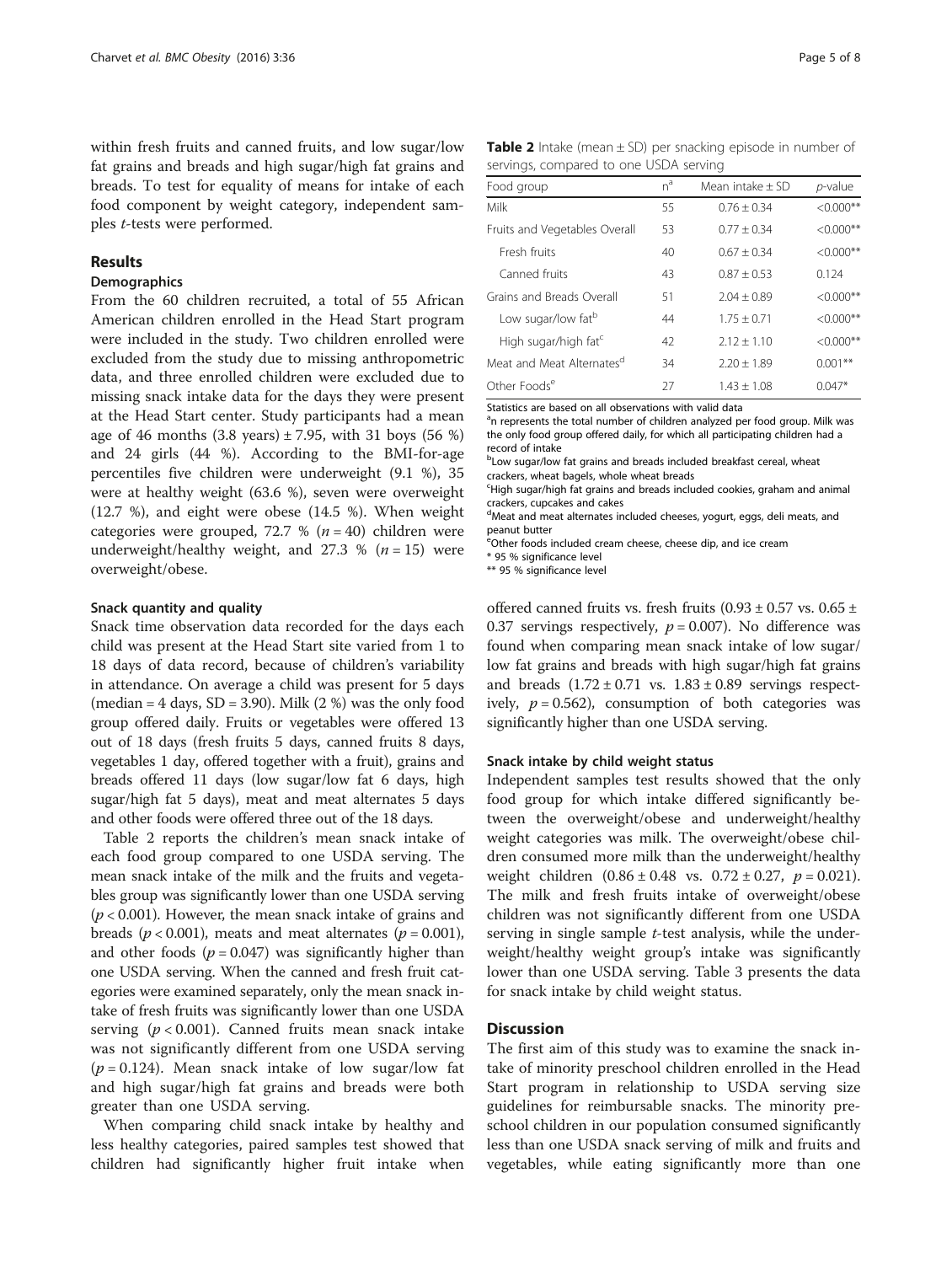| Food group                            | Under/healthy weight |                      |                | Overweight/obese |                      |                | $p$ -value $b$ |
|---------------------------------------|----------------------|----------------------|----------------|------------------|----------------------|----------------|----------------|
|                                       | $n^a$                | Mean intake $\pm$ SD | $p$ -value $c$ | n                | Mean intake $\pm$ SD | $p$ -value $c$ |                |
| Milk                                  | 40                   | $0.72 \pm 0.27$      | $< 0.000$ **   | 15               | $0.86 \pm 0.48$      | 0.288          | $0.021*$       |
| Fruits & Vegetables Overall           | 39                   | $0.77 + 0.33$        | $<0.000**$     | 14               | $0.76 + 0.37$        | $0.032*$       | 0.644          |
| Fresh fruits                          | 32                   | $0.64 \pm 0.35$      | $<0.000**$     | 8                | $0.78 \pm 0.32$      | 0.092          | 0.860          |
| Canned fruits                         | 30                   | $0.90 \pm 0.54$      | 0.327          | 13               | $0.80 \pm 0.52$      | 0.206          | 0.761          |
| Grains & Breads Overall               | 37                   | $2.06 \pm 0.95$      | $<0.000**$     | 14               | $1.97 \pm 0.75$      | $<0.000**$     | 0.658          |
| Low sugar/low fat <sup>d</sup>        | 30                   | $1.68 \pm 0.70$      | $<0.000**$     | 14               | $1.91 + 0.74$        | $0.001**$      | 0.649          |
| High sugar/high fat <sup>e</sup>      | 33                   | $2.14 \pm 1.17$      | $<0.000**$     | 9                | $2.01 \pm 0.82$      | $0.006**$      | 0.296          |
| Meat and Meat Alternates <sup>t</sup> | 24                   | $2.29 \pm 2.14$      | $0.007**$      | 10               | $1.97 + 1.13$        | $0.025*$       | 0.100          |
| Other Foods <sup>9</sup>              | 19                   | $1.27 \pm 1.06$      | 0.277          | 8                | $.81 \pm 1.10$       | 0.075          | 0.954          |

<span id="page-5-0"></span>Table 3 Intake (mean ± SD) by weight category per snacking episode in number of servings, and comparison to one USDA serving

Statistics are based on all observations with valid data

<sup>a</sup>n represents the total number of children analyzed per food group. Milk was the only food group offered daily, for which all participating children had a record of intake

b<sub>p</sub>-value is referent to differences in mean intake between the under/healthy weight group and the overweight/obese group<br>Spavalue is referent to differences in mean intake from one USDA sensing

<sup>c</sup>p-value is referent to differences in mean intake from one USDA serving<br><sup>d</sup>Low sugar/low fat grains and breads included breakfast cereal, wheat crackers, wheat bagels, whole wheat breads

eHigh sugar/high fat grains and breads included cookies, graham and animal crackers, cupcakes and cakes

<sup>f</sup>Meat and meat alternates included cheeses, yogurt, eggs, deli meats, and peanut butter

<sup>9</sup>Other foods included cream cheese, cheese dip, and ice cream

serving of grains and breads, meat and meat alternates, and other foods. We also observed a higher intake of canned fruits over fresh fruits.

The literature suggests that the intake pattern of our participants, if consistent throughout other meals during the day, could be obesity promoting. An inverse association exists between fruit and vegetable intake and body weight, with a potential effect in reducing the risk for childhood obesity [[35](#page-7-0), [36](#page-7-0)]. Adequate milk intake is also associated with a reduced risk for overweight and obesity [[37, 38](#page-7-0)]. On the other hand, foods belonging to the grains and breads, meat and meat alternates, and other foods groups tend to be higher in calories, and many times in fats and added sugars, than milk and fruits and vegetables. The observed elevated intake when compared to USDA guidelines of snack foods that tend to be higher in calories is consistent with other research. For example, Ford et al. while examining changes in dietary intake among 2- to 6-year-old children from 1989 to 2008 found a significant increase in total daily energy intake by 109 kcal in parallel with an increase in foods high in added sugars, solid fats, and sodium in the preschooler diet [[39\]](#page-7-0). Poti and Popkin examined trends in energy intake in children aged 2 to 18 years old by eating location and food source and found an increase in total daily energy intake by 179 kcal from 1977 to 2006, combined with an increase in foods eaten away from home, which have been associated with a higher energy density and lower nutritional quality [[40](#page-7-0)]. Portion size for energy dense foods has also increased over time, and has been related to excess energy intake by children of all ages [[41](#page-7-0)–[43\]](#page-7-0). Therefore an elevated intake of energy dense foods, combined with larger portion sizes, may negatively affect diet quality and contribute excess calories placing children at risk for excess weight in the future.

The second aim of this study was to investigate differences in snacking by child weight status. Our sample had a higher prevalence of overweight/obesity (27.3 %) compared to the reported national level of 22.8 % for this age group [[1\]](#page-6-0). Results from this study did not identify any significant relationship between the observed snack intake and child weight status. Other factors not included in this analysis such as foods from other meals, which contribute to approximately 70 % of total daily energy intake in children ages 2 to 5 years [[25](#page-7-0)] may be influencing body weight in this sample, The Head Start sites included in this study are located in low-income neighborhoods, presenting high unemployment and crime rates, which may also have contributed to the increased prevalence of obesity. Lower socioeconomic status neighborhoods are at a higher risk of obesity [\[44, 45](#page-7-0)]. Overall our findings are consistent with previous studies, which also could not establish a relationship in preschool children between portion size, healthfulness, and obesity, although researchers report this behavior presents itself as obesity promoting [\[6](#page-7-0), [46\]](#page-7-0).

A significantly higher intake of milk by overweight/ obese children when compared to the underweight and healthy weight group was observed. However, neither of the two groups exceeded the intake of one USDA serving for milk. Dairy products are the most important source of calcium in children's diets and studies with children demonstrated that a higher intake of dairy products is negatively associated to body weight [[37](#page-7-0), [38](#page-7-0), [47\]](#page-7-0). Our findings did not support the findings from other studies.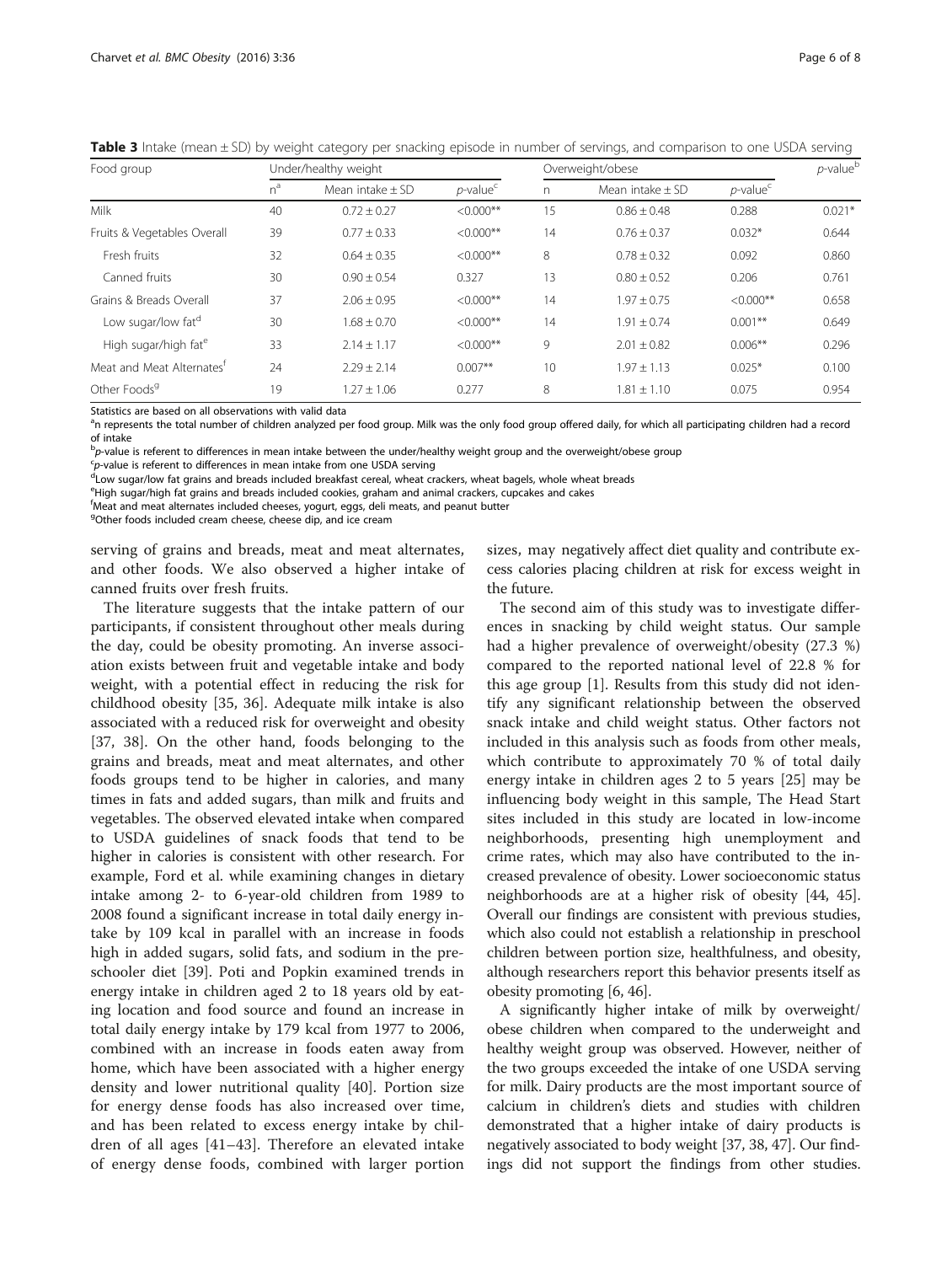<span id="page-6-0"></span>While overweight/obese children's intake of milk was not significantly different from one USDA serving, underweight/healthy weight children's milk intake stayed significantly below it. Milk served at the Head Start centers included in our sample was 2 % reduced fat. Studies showing a protective effect of milk against overweight and obesity usually compare low fat versus whole milk. This may be a reason why our study did not find similar results. Milk remains an important food component on the diets of children and there is a need to meet recommendations for milk intake.

Findings also suggest that Head Start children are consuming significantly more than one USDA serving of grains and breads, whether offered healthy or less healthy options. Data supports the need to encourage the consumption of healthier grains and breads for snacks at preschool settings serving minority low-income children. The literature promotes offering only healthier options of such food items in preschool menus. [[48](#page-7-0)]. Food preferences develop mostly during early childhood [\[39\]](#page-7-0), making this group a potential target for nutrition interventions aimed at promoting healthy eating habits. Skinner et al. demonstrated that newly tasted foods are significantly more likely to be accepted between children 2 to 4 years old than by children 8 years old [\[49](#page-7-0)]. Other studies confirm the same finding: the earlier a food is introduced, the more likely it is that the child will like and consume such food item [\[50](#page-7-0)–[52](#page-7-0)]. The observed higher intake of less healthy snacks when such were offered instead of healthier snack options, independently of weight category, suggests that there is a need to encourage preschool centers to offer a variety of healthy food items for snacks, including fresh fruits and vegetables and low fat or fat-free milk.

The convenience small sample size for this study should not be overlooked as a limitation, however little is known about the snacking habits of minority preschool children when eating at the preschool sites. Moreover, the homogeneity of the sample concerning socioeconomic status, ethnicity, education level, and neighborhood surroundings reduce the generalizability of the results yet provide insight to a vulnerable population. As a strength, in the present study snack intake was recorded through direct observation by trained dietetic interns, reducing the likelihood of over or under reporting common when dietary recalls are used. It should be pointed out that this study only considered one eating episode throughout the entire day. Other meals served at the Head Start centers were not observed, and no information was collected about the snack quality and quantity when the preschoolers were at home. This deserves further investigation.

# Conclusions

Findings from this study suggest that low-income minority preschool children are consuming larger serving sizes

when offered less healthy versus healthier snack food items while eating at preschool. This snacking pattern did not show any significant relationship to the current weight status of the children. Future studies with larger sample sizes examining snacking differences in overweight/obese and underweight/healthy weight preschool children are encouraged. Studies considering more eating episodes throughout the day to give a better understanding of the children's intake are needed. Efforts to provide healthful snack foods at the preschool setting will promote continued exposure to healthy foods. Over time this may lead to an increased acceptance of such food items and prevention of obesity.

### Acknowledgements

Jessica A. Michaloski, RD, LD–Public Health Nutrition Consultant, Florida Department of Health, Bureau of Child Care Food Program, Division of Community Health Promotion, Tallahassee, Florida, and Laura Carroll, Food and Nutrition Service Intern, for providing clarification about serving sizes for reimbursable meals under USDA federal regulations. Elaine McLaughlin, Center for Nutrition Policy and Promotion, USDA, for her dedication in helping find the right person to answer the questions.

### Funding

A.C. was supported by NIH/NIGMS R25 GM061347. The content is solely the responsibility of the authors and does not necessarily represent the official views of the National Institutes of Health.

The parent study was supported by Wayne State University Research Enhancement Fund.

### Availability of data and materials

The authors can be contacted regarding inquiries to the data set and data sharing.

### Authors' contributions

AC performed data extraction, analysis and interpretation, contributed to study design and drafted the manuscript. KBH made substantial intellectual contribution to study design, data analysis and interpretation, acquisition of data, and critically revised the manuscript for content throughout the writing stages. YY and KLCJ made substantial contribution to study conception and were responsible for acquisition of data. All authors read and approved the final manuscript.

#### Competing interests

The authors declare that they have no competing interests.

### Ethics approval and consent to participate

This study has been performed in accordance with the Declaration of Helsinki. The Wayne State University Institutional Review Board approved the original study protocol and written informed consent was obtained from all caregivers. The Institutional Review Board at Florida International University approved the current study.

### Author details

<sup>1</sup>Department of Dietetics and Nutrition, Robert Stempel College of Public Health and Social Work, Florida International University, 11200 SW 8th Street, Miami, FL 33199, USA. <sup>2</sup>Department of Nutrition and Food Science, College of Liberal Arts and Sciences, Wayne State University, 3009 Science Hall, Detroit, MI 48202, USA.

### Received: 26 September 2015 Accepted: 14 August 2016 Published online: 27 August 2016

### References

1. Ogden CL, Carroll MD, Kit BK, Flegal KM. Prevalence of childhood and adult obesity in the United States, 2011–2012. JAMA. 2014;311(8):806–14.